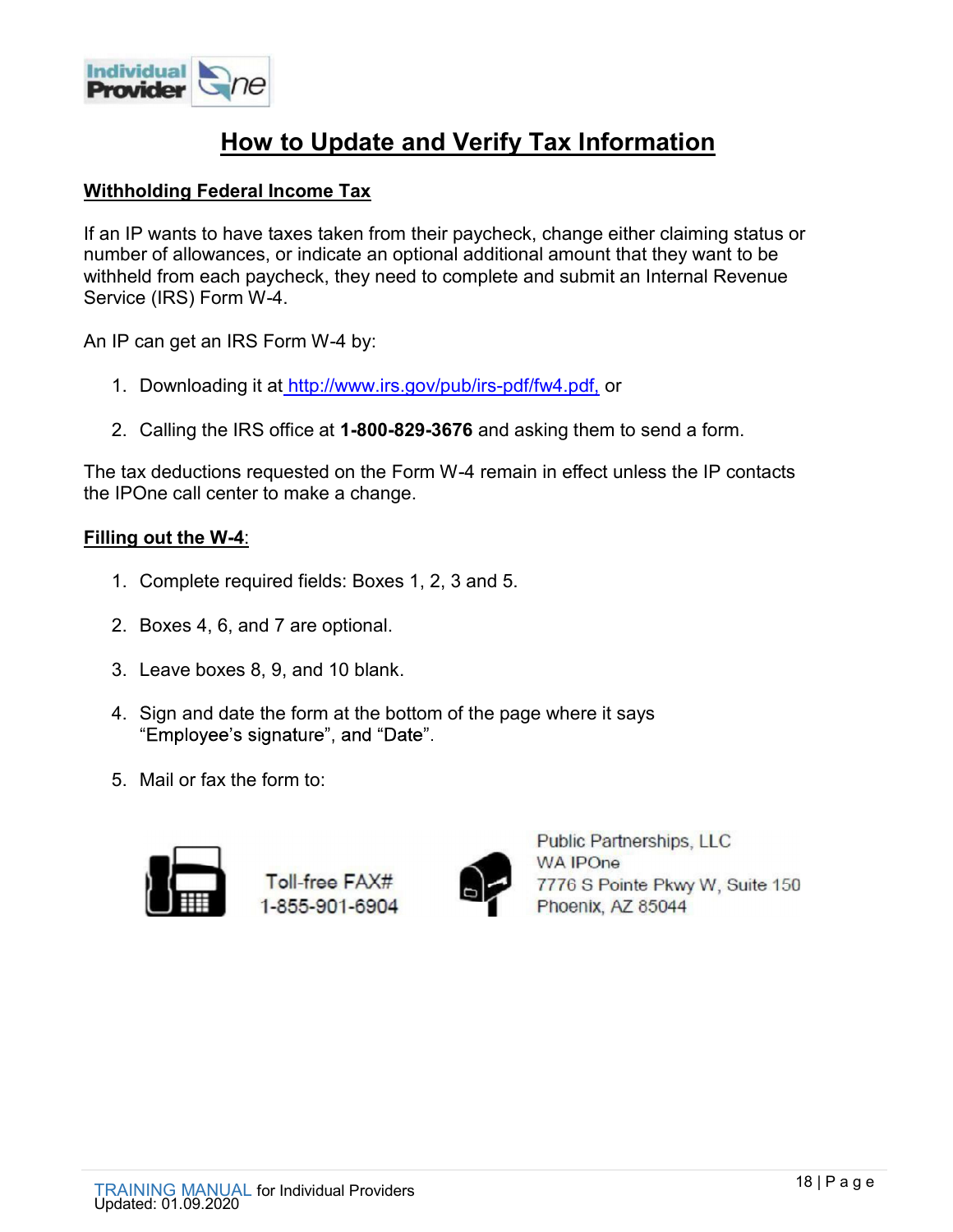| W-4<br>Department of the Treatury<br>venue Sarvice |                                                                                                                                                                                                                                                                                                                                                                                                                                                                            | <b>Employee's Withholding Allowance Certificate</b><br>▶ Whether you are entitled to claim a certain number of allowances or exemption from withholding is<br>subject to review by the IRS. Your employer may be required to send a copy of this form to the IRS | OMB No. 1545-0074<br>15              |
|----------------------------------------------------|----------------------------------------------------------------------------------------------------------------------------------------------------------------------------------------------------------------------------------------------------------------------------------------------------------------------------------------------------------------------------------------------------------------------------------------------------------------------------|------------------------------------------------------------------------------------------------------------------------------------------------------------------------------------------------------------------------------------------------------------------|--------------------------------------|
|                                                    | Your first name and middle initial<br>Last name                                                                                                                                                                                                                                                                                                                                                                                                                            |                                                                                                                                                                                                                                                                  | social security numbe                |
|                                                    | Home address (number and street or rural route)                                                                                                                                                                                                                                                                                                                                                                                                                            | Married, but withhold at higher Single rate.                                                                                                                                                                                                                     |                                      |
|                                                    | City or town, state, and ZIP code                                                                                                                                                                                                                                                                                                                                                                                                                                          | Note. If mamed, but legally separated for spouse is a nonresident alien, check the "Single" box.<br>4 If your last name differs from that shown on your social security card,                                                                                    |                                      |
|                                                    | Total number of allowances you are claiming (from line H above or from the approable worksheet on page 2)                                                                                                                                                                                                                                                                                                                                                                  | check hole You must call 1-800-772-1213 for a replacement card.                                                                                                                                                                                                  |                                      |
|                                                    | Additional amount, if any, you want withheld from each paycheck<br>I claim exemption from withholding for 2015, and I certify that I meet both of the following conditions for exemption.<br>. Last year I had a right to a refund of all federal incomet whicheld because I had no tax liability, and<br>. This year I expect a refund of all federal income tax withheld because I expect to have no tax liability.<br>If you meet both conditions, write "Exempt" here. | F 7                                                                                                                                                                                                                                                              | 6 5                                  |
| <b>Employee's signature</b>                        | Under penalties of perjury, I declare that I have exemined this certificate and, to the best of my knowledge and belief, it is true, correct, and complete.<br>(This form is not valid unless you sign it.) >                                                                                                                                                                                                                                                              |                                                                                                                                                                                                                                                                  |                                      |
|                                                    | Employer's name and a Firess (Employer: Complete lines 8 and 10 only if sending to the IRS.)                                                                                                                                                                                                                                                                                                                                                                               | 9 Office code (optional) 10                                                                                                                                                                                                                                      | Employer identification number (EIN) |
|                                                    | For Privacy Act and Paperwork Reduction Act Notice, see page 2.                                                                                                                                                                                                                                                                                                                                                                                                            | Cat. No. 102200                                                                                                                                                                                                                                                  | Form W-4 (2015)                      |
|                                                    |                                                                                                                                                                                                                                                                                                                                                                                                                                                                            |                                                                                                                                                                                                                                                                  |                                      |
|                                                    |                                                                                                                                                                                                                                                                                                                                                                                                                                                                            |                                                                                                                                                                                                                                                                  |                                      |
| <b>Applying for Tax Exemptions:</b>                | An IP may be required to take specific employment tax exemptions for FICA/FUTA because<br>of age, student status, or relationship to the employer/client.                                                                                                                                                                                                                                                                                                                  |                                                                                                                                                                                                                                                                  |                                      |
|                                                    | IPs can download the Application for Employment Tax Exemptions Based on Age,<br>Student Status, and Family Relationship form from the PPL website at:                                                                                                                                                                                                                                                                                                                      |                                                                                                                                                                                                                                                                  |                                      |
|                                                    | http://www.publicpartnerships.com/programs/washington/IPOne/index.html, or call the IPOne                                                                                                                                                                                                                                                                                                                                                                                  |                                                                                                                                                                                                                                                                  |                                      |
|                                                    | Call Center and ask them to send the form by mail. The IP should complete the form and<br>return it by fax or U.S. mail as noted at the bottom of the form. The form is followed by a                                                                                                                                                                                                                                                                                      |                                                                                                                                                                                                                                                                  |                                      |
|                                                    | guide explaining the tax exemptions for which the IP may qualify. The IP must file one form<br>for each client/employer for whom they work.                                                                                                                                                                                                                                                                                                                                |                                                                                                                                                                                                                                                                  |                                      |

## Applying for Tax Exemptions:

Individual

The Exemption Form looks like this:

| SAVE TIME AND SUBMIT THIS FORM ONLINE AT: [WEB ADDRESS]                                                                                                                                                                                                                                                                                                                                                                                                                                                                                                                                                                                                                                                                                                                                                                                                                                                                                                                                                                                                                                | 5. If you answered "Yes" to Question 4, check any of the following that apply. If you answered                                                                                                                                                                                                                                                                                                                                                                                                                                                                                                                                                          |  |
|----------------------------------------------------------------------------------------------------------------------------------------------------------------------------------------------------------------------------------------------------------------------------------------------------------------------------------------------------------------------------------------------------------------------------------------------------------------------------------------------------------------------------------------------------------------------------------------------------------------------------------------------------------------------------------------------------------------------------------------------------------------------------------------------------------------------------------------------------------------------------------------------------------------------------------------------------------------------------------------------------------------------------------------------------------------------------------------|---------------------------------------------------------------------------------------------------------------------------------------------------------------------------------------------------------------------------------------------------------------------------------------------------------------------------------------------------------------------------------------------------------------------------------------------------------------------------------------------------------------------------------------------------------------------------------------------------------------------------------------------------------|--|
| Application for Employment Tax Exemptions Based on Age. Student Status, and Family                                                                                                                                                                                                                                                                                                                                                                                                                                                                                                                                                                                                                                                                                                                                                                                                                                                                                                                                                                                                     | "No", proceed to Question 6.                                                                                                                                                                                                                                                                                                                                                                                                                                                                                                                                                                                                                            |  |
| Relationship                                                                                                                                                                                                                                                                                                                                                                                                                                                                                                                                                                                                                                                                                                                                                                                                                                                                                                                                                                                                                                                                           | Yes, I also provide care for my grandchild or step-grandchild in my child's home.                                                                                                                                                                                                                                                                                                                                                                                                                                                                                                                                                                       |  |
| WASHINGTON                                                                                                                                                                                                                                                                                                                                                                                                                                                                                                                                                                                                                                                                                                                                                                                                                                                                                                                                                                                                                                                                             | Yes, my grandchild or step-grandchild is update age 18, or has a physical or mental                                                                                                                                                                                                                                                                                                                                                                                                                                                                                                                                                                     |  |
| State Worked:                                                                                                                                                                                                                                                                                                                                                                                                                                                                                                                                                                                                                                                                                                                                                                                                                                                                                                                                                                                                                                                                          | the calendar quarter in which services are put a med.                                                                                                                                                                                                                                                                                                                                                                                                                                                                                                                                                                                                   |  |
| Program: PCSS                                                                                                                                                                                                                                                                                                                                                                                                                                                                                                                                                                                                                                                                                                                                                                                                                                                                                                                                                                                                                                                                          | Yes, my child (son or daughter) is widowed of the and not remarried, or living with a                                                                                                                                                                                                                                                                                                                                                                                                                                                                                                                                                                   |  |
| Client / Employer Name: experience of the control of the control of the control of the control of the control of the control of the control of the control of the control of the control of the control of the control of the                                                                                                                                                                                                                                                                                                                                                                                                                                                                                                                                                                                                                                                                                                                                                                                                                                                          | spouse who has a mental or physical condition which prohibits the spouse from caring for                                                                                                                                                                                                                                                                                                                                                                                                                                                                                                                                                                |  |
| Individual Provider / Employee Name:                                                                                                                                                                                                                                                                                                                                                                                                                                                                                                                                                                                                                                                                                                                                                                                                                                                                                                                                                                                                                                                   | my grandchild for a least four continuous weeks during the calendar quarter in which                                                                                                                                                                                                                                                                                                                                                                                                                                                                                                                                                                    |  |
| Individual Provider / Employee Date of Birth: // // //                                                                                                                                                                                                                                                                                                                                                                                                                                                                                                                                                                                                                                                                                                                                                                                                                                                                                                                                                                                                                                 | services are perform                                                                                                                                                                                                                                                                                                                                                                                                                                                                                                                                                                                                                                    |  |
| Employees providing domestic services, such as personal assistance, may be exempt from paying<br>certain federal and state taxes based on the emolovee's age, student status, or family relationship to<br>the employer. In some cases, the employer may also be exempt based on the employee's status. If<br>you and your employer qualify for these exemptions you must take them. PCG Public Partnerships<br>will determine the tax exemptions that apply to you and to your employer (see enclosed guidelines).<br>Employee - Please answer all the following guestions based on your age, student status, and<br>relationship to the employer.<br>1. Are you a non-resident alien temporarily in the United States on an F-1, J-1, M-1, or Q-1 visa<br>admitted to the US for the purpose of providing domestic services?<br>Yes, that description fits my status.<br>No, that description does not fit my status.<br>2. Are you the child of the employer (includes adopted children)?<br>Yes, my employer is my parent (mother or father).<br>No, my employer is not my parent. | 6. Are you under the age of 18 cody you turn 18 this calendar year?<br>Yes, I am under 18 or am turning 18 this calendar year.<br>No. I am over 18.<br>ou an ered "Yes" to Question 6, answer the following question.<br>w answered "No", akip this section,<br>is the the of performing household services (personal assistance) your principal occupation?<br>Note: Do not answer "Yes' if you are a student.<br>Yes, performing household services is my principal occupation.<br>No. performing household services is not my principle occupation, or I am a student.<br>IMPORTANT: You must notify PCG Public Partnerships if your status changes. |  |
| 3. Are you the spouse of the employer?                                                                                                                                                                                                                                                                                                                                                                                                                                                                                                                                                                                                                                                                                                                                                                                                                                                                                                                                                                                                                                                 | Employee Signature:                                                                                                                                                                                                                                                                                                                                                                                                                                                                                                                                                                                                                                     |  |
| Yes, my employer is my spouse (husband, wife).<br>No, my employer is not my spouse.                                                                                                                                                                                                                                                                                                                                                                                                                                                                                                                                                                                                                                                                                                                                                                                                                                                                                                                                                                                                    | Date: / /                                                                                                                                                                                                                                                                                                                                                                                                                                                                                                                                                                                                                                               |  |
| 4. Are you the parent of the employer (includes adopted children)?<br>Yes, my employer is my<br>or daughter).<br>No, my employer is not my child.                                                                                                                                                                                                                                                                                                                                                                                                                                                                                                                                                                                                                                                                                                                                                                                                                                                                                                                                      | Return this form by fax or mail:<br><b>Public Partnerships, LLC</b><br><b>WA PCSS</b><br>7776 S Pointe Playy W. Suite 150<br>Toll-free FAX#<br>Phoenix, AZ 95044<br>TRO                                                                                                                                                                                                                                                                                                                                                                                                                                                                                 |  |